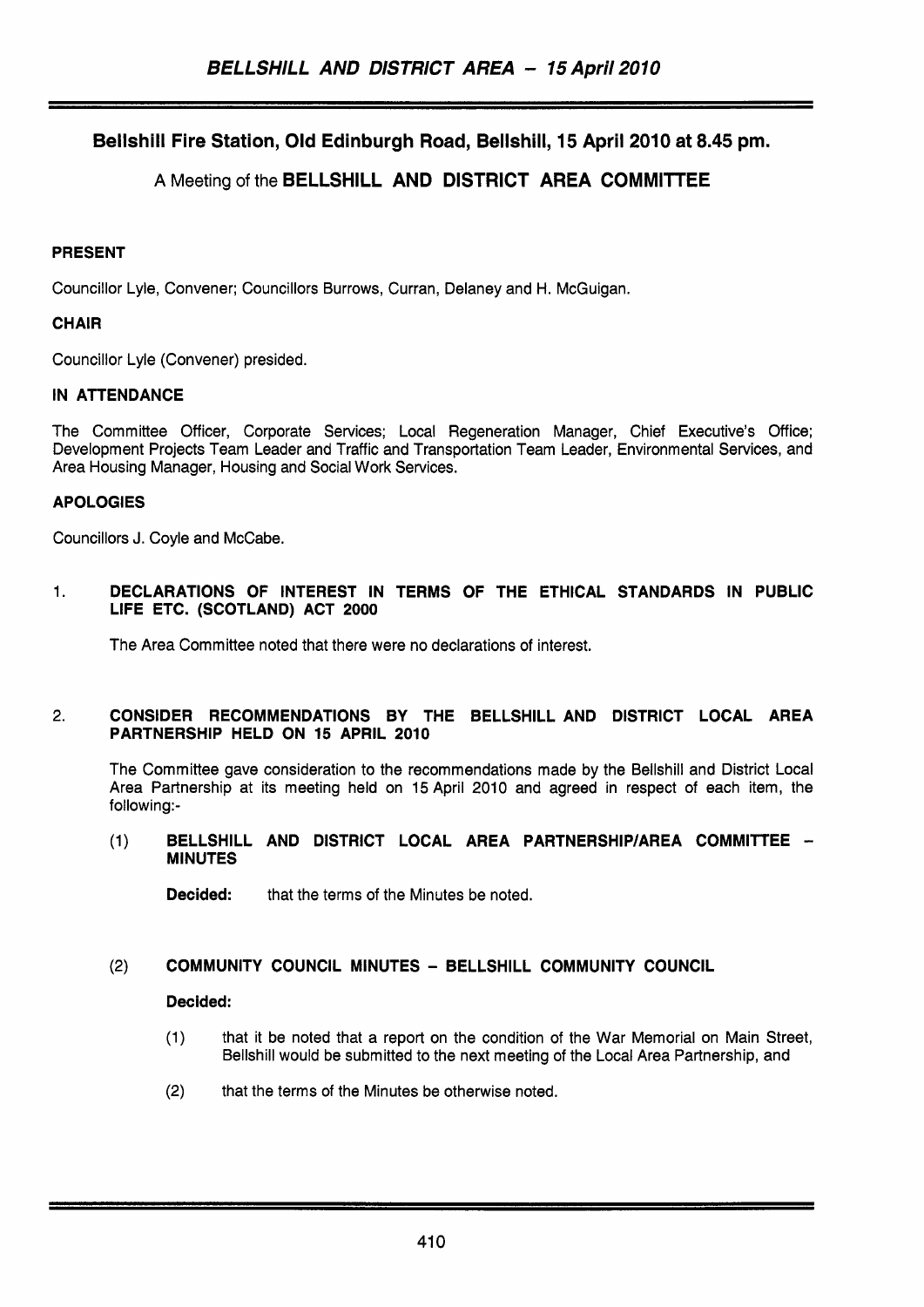**(3) NORTH LANARKSHIRE PARTNERSHIP BOARD MINUTE OF 18 NOVEMBER 2009** 

**Decided:** that the terms of the Minute be noted.

**The Convener exercised his discretion to vary the order of business as hereinafter minuted.** 

#### $(4)$ **BELLSHILL TOWN CENTRE ACTION PLAN UPDATE**

## **Decided** :

- **(1)** that West End Church be included in the lighting proposals for Phase **4** works in Bellshill Town Centre;
- **(2)** that consideration be given to the use of part of the Tesco car park to assist those businesses displaced from the North Road car park during the improvement works, and
- **(3)** that the presentation and progress made on the Bellshill Town Centre Action Plan be otherwise noted.

#### $(5)$ **JOINT COMMUNITY SAFETY REPORT**

**Decided:** that the content of the report be noted.

#### $(6)$ **LOCAL DEVELOPMENT PROGRAMME**

# **Decided:**

- **(1)** that the progress in relation to the delivery of the projects in **2009/2010** through the Local Development Programme, as detailed in Appendix **1** to the report, be noted;
- **(2)** that the progress in terms of projects for delivery in the **2010/2011** programme be noted, and
- **(3)** that further progress be reported to future meetings of the Bellshill and District Local Area Partnership.

#### $(7)$ **BELLSHILL ATHLETIC FOOTBALL CLUB**

## **Decided:**

- **(1)** that up to **f10,OOO** be provided for a further year only to assist with the cost of the changing accommodation at the Sir Matt Busby Centre, and
- **(2)** that the Council be requested to consider the compulsory purchase of land at Hattonrigg Road, Bellshill (New Brandon Park - former playingfield of Bellshill Athletic Football Club) in view of the condition of the premises and to enable its proper use.